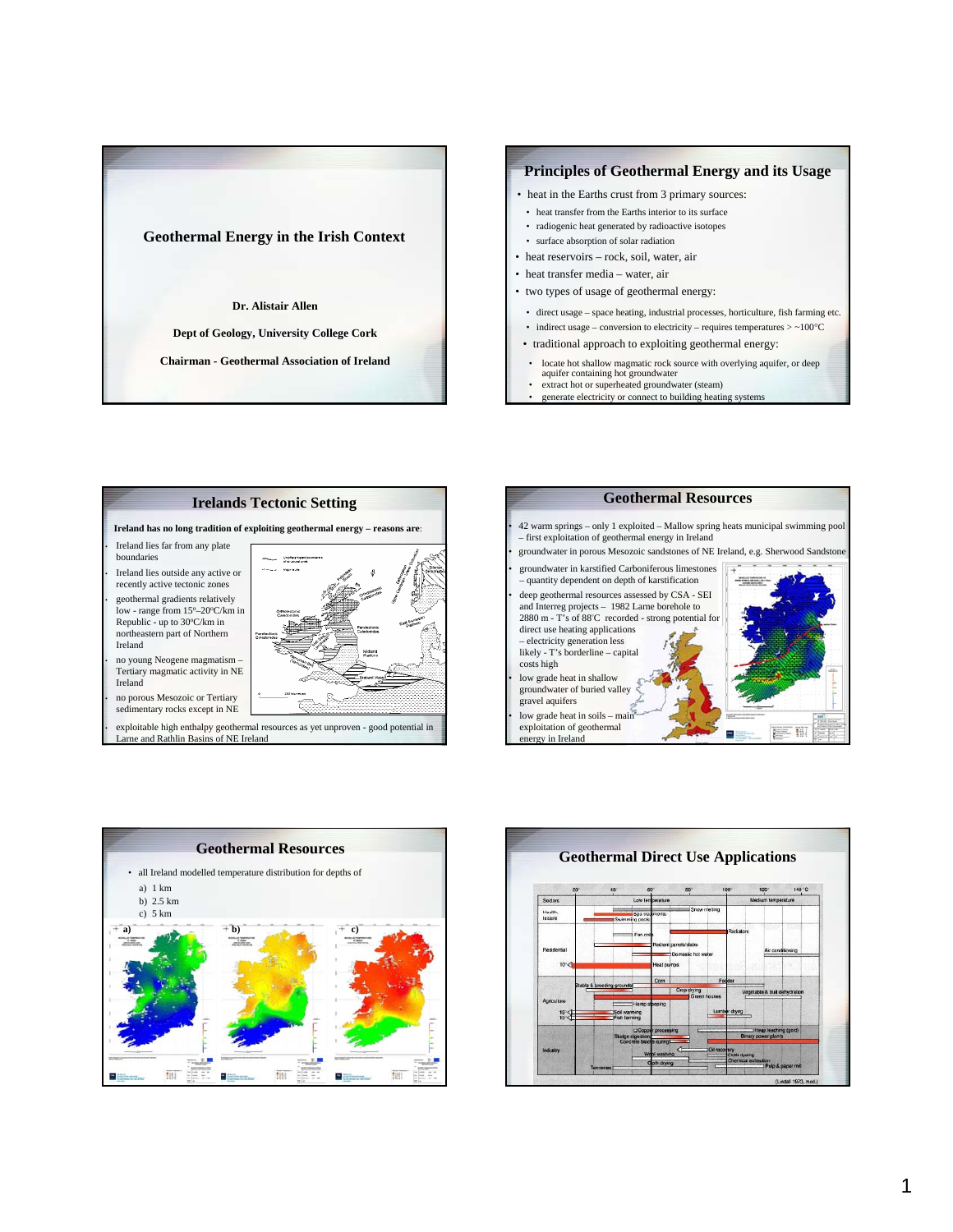## **District Heating Schemes**

• Southampton district heating system based on hot groundwater at 76° C in Sherwood Sandstone – 22 l/sec pumped from depth of 1700-1800 m – no reinjection



### **Deep Geothermal Heat Exchanger (GHE)**

- Aachen University of Technology (RWTH Aachen), Germany installing GHE to provide geothermal energy for heating and cooling of its students' service centre single well system with water circulating in a self-contained cycle in the annulus
- and central production pipe of well well 2,535m deep – to provide 480 kW maximum at minimum temperature of 70°C



## **Hot Dry Rock (HDR) Systems**

- boreholes drilled to 5km depth into crystalline rock - usually relatively radioactive granitoids temperatures of up to 250°C may be expected
- to generate permeability rock artificially fractured by explosive, chemical or hydraulic means
- water pumped down borehole, exchanges heat with volume of artificially fractured rock – pumped back up second borehole
- capital costs enormous several million euro
- several projects undertaken Los Alamos, USA; Soultz-sous-Forêts, France; Cambourne School of Mines, Cornwall; Switzerland; Germany; Australia; Japan to name a few – none on stream yet



| <b>Low Enthalpy Geothermal Energy</b>                                                                                                                                                                            |                               |                                                    |                                                       |                                             |
|------------------------------------------------------------------------------------------------------------------------------------------------------------------------------------------------------------------|-------------------------------|----------------------------------------------------|-------------------------------------------------------|---------------------------------------------|
| utilises heat pump technology                                                                                                                                                                                    |                               |                                                    |                                                       |                                             |
| 2 main heat sources:                                                                                                                                                                                             |                               |                                                    |                                                       |                                             |
| • groundwater                                                                                                                                                                                                    | Well Yield<br>$(l \sec^{-1})$ | Groundwater<br>Temperature (°C)                    | <b>Temperature Reduction</b><br>in the Heat Pump (°C) | Nominal Geothermal<br>Heating Resource (kW) |
| $\cdot$ soil                                                                                                                                                                                                     | 20                            | 13                                                 | $\mathbf{\hat{x}}$                                    | 672                                         |
| Groundwater                                                                                                                                                                                                      | $\overline{\mathbf{S}}$       | 25                                                 | 20                                                    | 420                                         |
| volume more important than temperature - nominal geothermal heating resource<br>extractable from a high yield, low temperature source greater than from a low<br>yield warm source (1.6 times for example shown) |                               |                                                    |                                                       |                                             |
| shallow groundwater beneath cities and towns warmed by 'heat island' effect of<br>urban areas – temperatures raised by up to $5^{\circ}$ C – greatly increases the nominal<br>geothermal heating resource        |                               |                                                    |                                                       |                                             |
| <b>High Yield Aquifers</b>                                                                                                                                                                                       |                               |                                                    |                                                       |                                             |
| • gravel aquifers, e.g. buried valleys                                                                                                                                                                           |                               | no need to reinject -<br>adequate surface recharge |                                                       |                                             |
| • karstified limestones                                                                                                                                                                                          |                               |                                                    |                                                       |                                             |



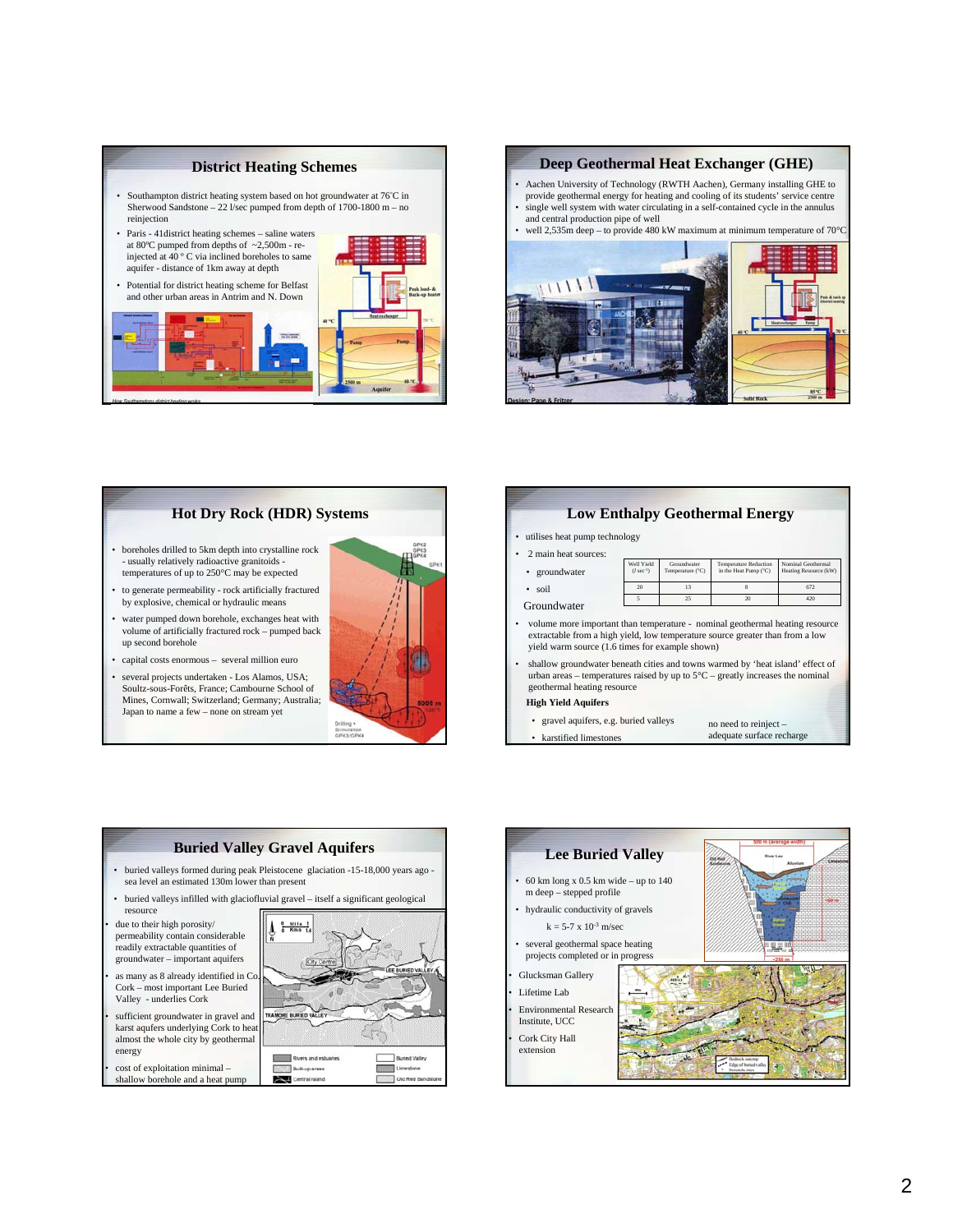



## **Ground Source Heat Pump Systems**

#### **Horizontal Closed Loop Heat Exchangers**

- array of flexible pipes laid horizontally in soil at shallow depth (0.2-1 m)
- collector fluid in closed loop system connected to heat exchanger
- most common type of system in Ireland -  $\approx 1500$  installations – both private dwellings and public buildings
- area required for array generally taken as 2 x floor area of building - rule of thumb based on experience abroad – need for more accurate estimate based on data for Irish soils and climatic conditions







# **Geothermal Association of Ireland (GAI) Geothermal (GAI)**

voluntary organisation - formed in January 1998 - aims are:

- to promote use of geothermal energy in Ireland
- to improve understanding of the nature, production and uses of geothermal energy
- to promote best practice in the geothermal industry, in order to maintain public perception of the positive benefits of geothermal energy
- to liaise with similar interest groups, to advise and lobby government, semi-state energy agencies and developers and to maintain contacts with other renewable energy associations
- GAI is affiliated with:
	- European Geothermal Council (EGC)
	- International Geothermal Association (IGA)